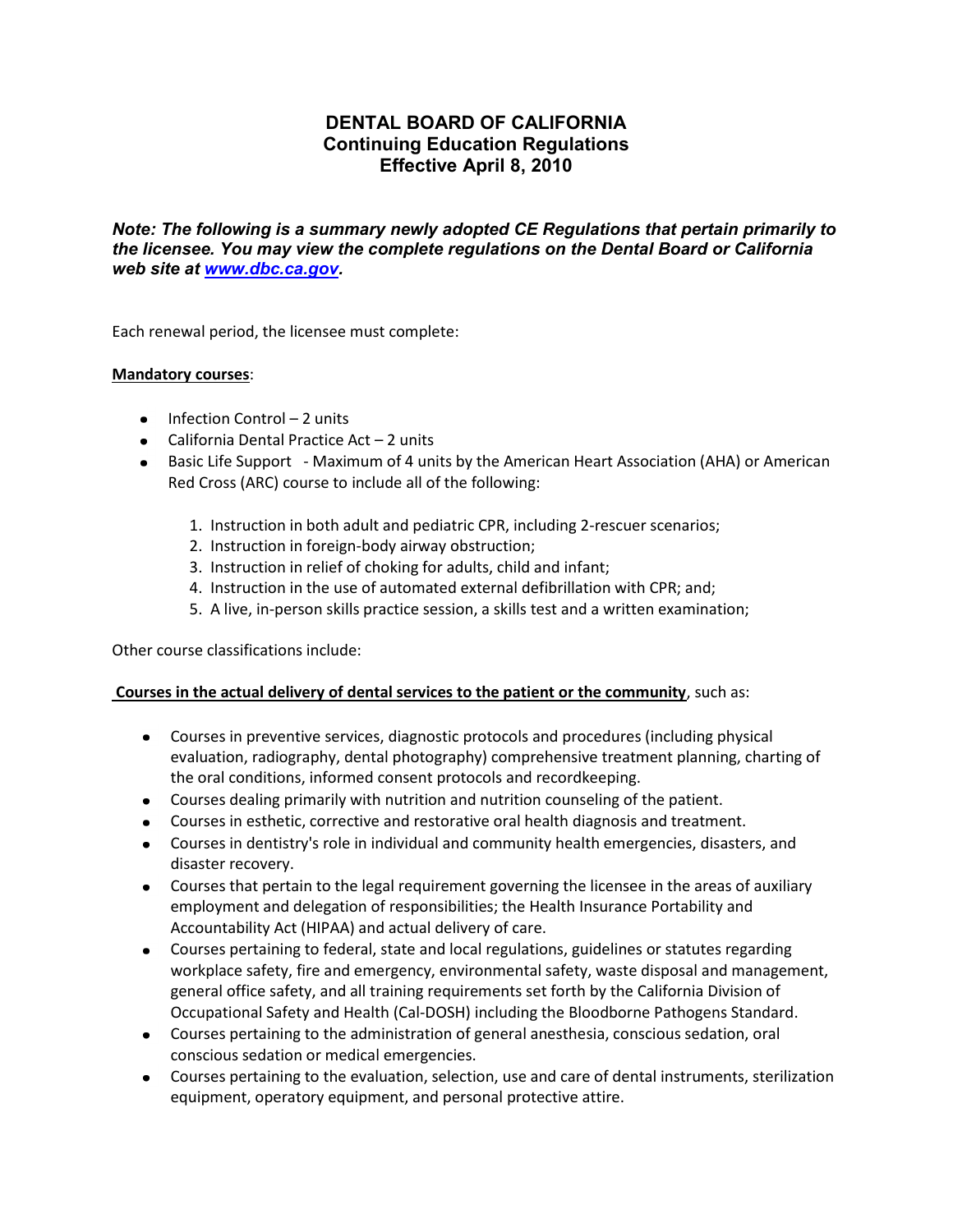- Courses in dependency issues and substance abuse such as alcohol and drug use as it relates to patient safety, professional misconduct, ethical considerations or malpractice.
- Courses in behavioral sciences, behavior guidance, and patient management in the delivery of care to all populations including special needs, pediatric and sedation patients when oriented specifically to the clinical care of the patient.
- Courses in the selection, incorporation, and use of current and emerging technologies.
- Courses in cultural competencies such as bilingual dental terminology, cross-cultural communication, provision of public health dentistry, and the dental professional's role in provision of care in non-traditional settings when oriented specifically to the needs of the dental patient and will serve to enhance the patient experience.
- Courses in dentistry's role in individual and community health programs.
- Courses pertaining to the legal and ethical aspects of the insurance industry, to include management of third party payer issues, dental billing practices, patient and provider appeals of payment disputes and patient management of billing matters.

## **Courses limited to a maximum of 20% of a licensee's total required course unit credits:**

- Courses to improve recall and scheduling systems, production flow, communication systems and data management.
- Courses in organization and management of the dental practice including office computerization and design, ergonomics, and the improvement of practice administration and office operations.
- Courses in leadership development and team development.
- Coursework in teaching methodology and curricula development.
- Coursework in peer evaluation and case studies that include reviewing clinical evaluation procedures, reviewing diagnostic methods, studying radiographic data, study models and treatment planning procedures.
- Courses in human resource management and employee benefits.

## **Courses not eligible for CE credit:**

- Courses in money management, the licensee's personal finances or personal business matters such as financial planning, estate planning, and personal investments.
- Courses in general physical fitness, weight management or the licensee's personal health.
- Presentations by political or public figures or other persons that do not deal primarily with dental practice or issues impacting the dental profession.
- Courses designed to make the licensee a better business person or designed to improve licensee personal profitability, including motivation and marketing.
- Courses pertaining to the purchase or sale of a dental practice, business or office; courses in transfer of practice ownership, acquisition of partners and associates, practice valuation, practice transitions, or retirement.
- Courses pertaining to the provision of elective facial cosmetic surgery as defined by the Dental Practice Act in Section 1638.1, unless the licensee has a special permit obtained from the Board to perform such procedures pursuant to Section 1638.1 of the Code.

NOTE: Completion of a course does not constitute authorization for the attendee to perform any services that he or she is not legally authorized to perform based on his or her license or permit type.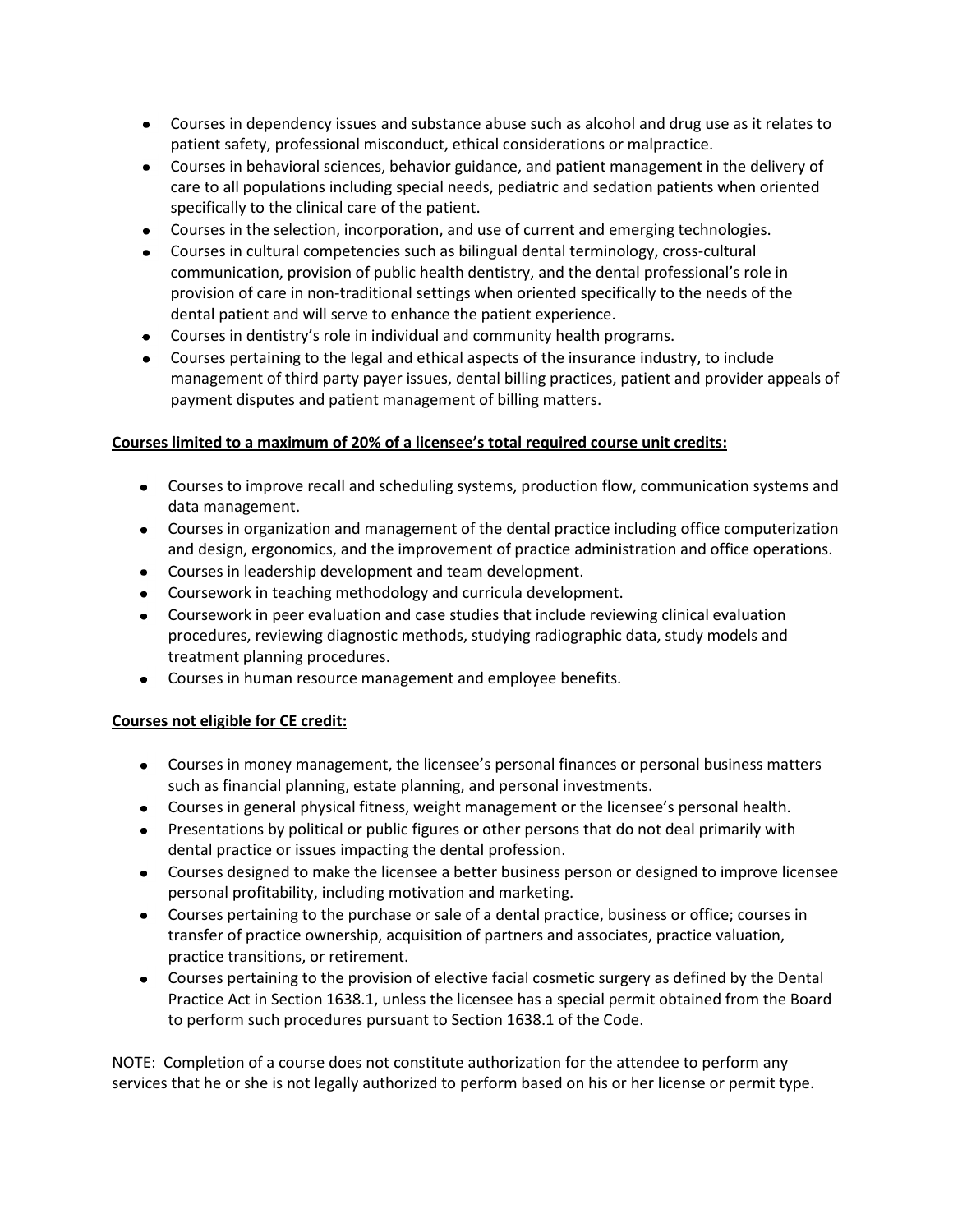#### **Continuing Education Units Required for Renewal of License Or Permit**

Mandatory continuing education units count toward the total units required to renew a license or permit; however, failure to complete the mandatory courses will result in non-renewal of a license or permit. Any continuing education units accumulated before April 8, 2010 that meet the requirements in effect on the date the units were accumulated will be accepted by the Board for license or permit renewals taking place on or after April 8, 2010.

All licensees shall accumulate the continuing education units equal to the number of units indicated below during the biennial license or permit renewal period assigned by the Board on each license or permit. All licensees shall verify to the Board that he or she who has been issued a license or permit to practice for a period less than two years shall begin accumulating continuing education credits within the next biennial renewal period occurring after the issuance of a new license or permit to practice.

- (1) Dentists: 50 units.
- (2) Registered dental hygienists: 25 units.
- (3) Registered dental assistants: 25 units.
- (4) Dental Sedation Assistant Permit Holders: 25 units.
- (5) Orthodontic Assistant Permit Holders: 25 units.
- (6) Registered dental hygienists in extended functions: 25 units.
- (7) Registered dental assistants in extended functions: 25 units.
- (8) Registered dental hygienists in alternative practice: 35 units.

Each dentist licensee who holds a general anesthesia permit shall complete, as a condition of permit renewal, continuing education requirements pursuant to Section 1646.5 of the Business and Professions Code at least once every two years, and either (1) an advanced cardiac life support course which is approved by the American Heart Association and which includes an examination on the materials presented in the course or (2) any other advanced cardiac life support course which is identical in all respects, except for the omission of materials that relate solely to hospital emergencies or neonatology, to the course entitled "2005 American Heart Association Guidelines for Cardiopulmonary Resuscitation and Emergency Cardiovascular Care" published by the American Heart Association December 13, 2005 which is incorporated herein by reference.

Each dentist licensee who holds a conscious sedation permit shall complete at least once every two years a minimum of 15 total units of coursework related to the administration of conscious sedation and to medical emergencies, as a condition of permit renewal, in continuing education requirements pursuant to Section 1647.5 of the of the Business and Professions Code. Refusal to execute the required assurance shall result in non-renewal of the permit.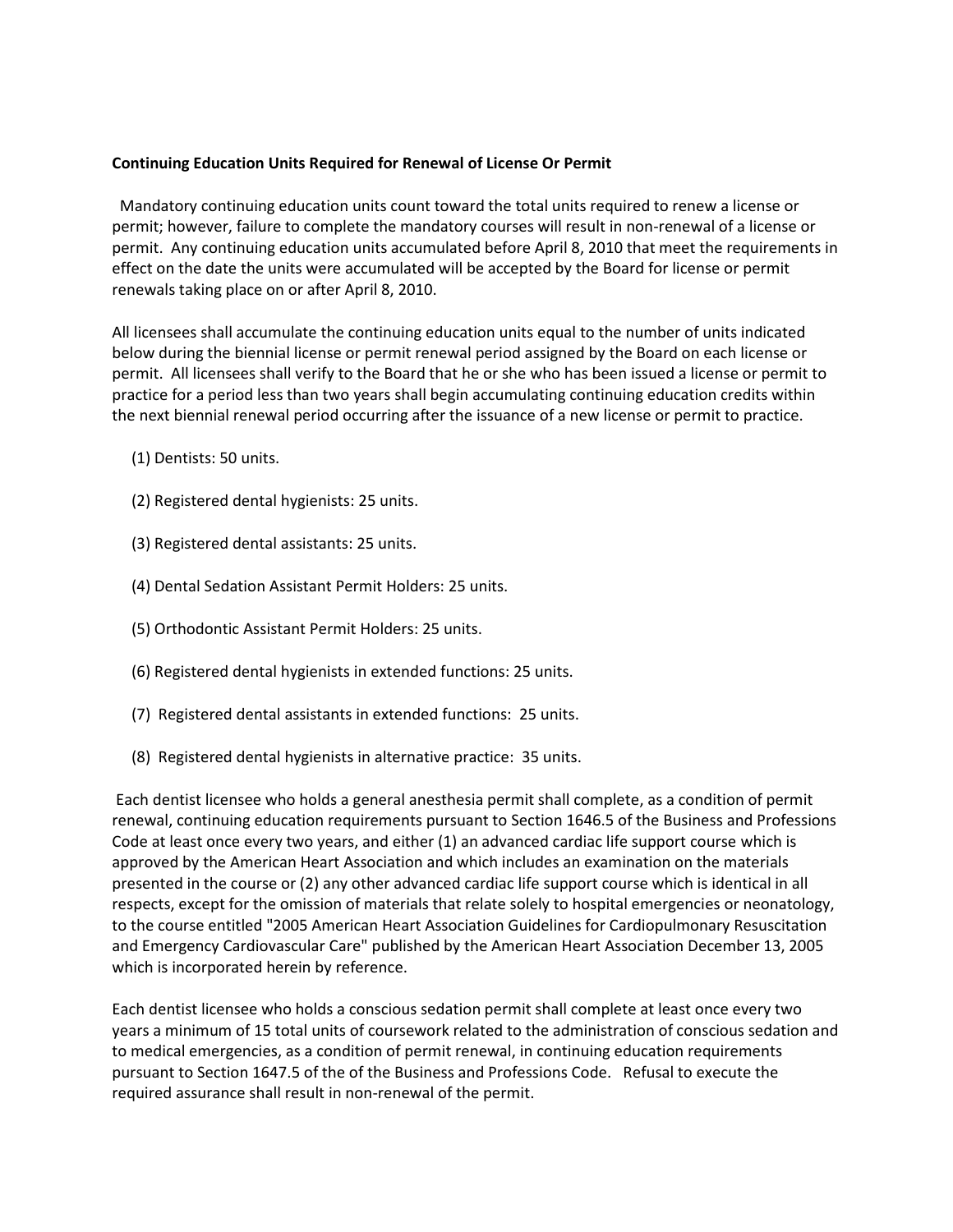Each dentist licensee who holds an oral conscious sedation permit for minors, as a condition of permit renewal, shall complete at least once every two years a minimum of 7 total units of coursework related to the subject area in continuing education requirements pursuant to Section 1647.13 of the Business and Professions Code.

Each dentist licensee who holds an oral conscious sedation permit for adults, as a condition of permit renewal, shall complete at least once every two years a minimum of 7 total units of coursework related to the subject area in continuing education requirements pursuant to Section 1647.21 of the of the Business and Professions Code.

Notwithstanding any other provisions of this code, tape recorded courses, home study materials, video courses, and computer courses are considered correspondence courses, and will be accepted for credit up to, but not exceeding, 50% of the licensee's total required units.

In the event that a portion of a licensee's units have been obtained through non-live instruction, as described in Section (h) above, all remaining units shall be obtained through live interactive course study with the option to obtain 100% of the total required units by way of interactive instruction courses. Such courses are defined as live lecture, live telephone conferencing, live video conferencing, live workshop demonstration, or live classroom study.

Licensees who participate in the following activities shall be issued continuing education credit for up to 20% of their total continuing education unit requirements for license renewal:

- Participation in any Dental Board of California or Western Regional Examination Board (WREB) administered examination including attendance at calibration training, examiner orientation sessions, and examinations.
- Participation in any site visit or evaluation relating to issuance and maintenance of a general anesthesia, conscious sedation or oral conscious sedation permit.
- Participation in any calibration training and site evaluation training session relating to general anesthesia, conscious sedation or oral conscious sedation permits.
- Participation in any site visit or evaluation of an approved dental auxiliary program or dental auxiliary course.

The Board shall issue to participants in the activities listed in subdivision (j) a certificate that contains the date, time, location, authorizing signature, 11-digit course registration number, and number of units conferred for each activity consistent with all certificate requirements herein required for the purposes of records retention and auditing.

The license or permit of any person who fails to accumulate the continuing education units set forth in this section or to assure the Board that he or she will accumulate such units, shall not be renewed until such time as the licensee complies with those requirements.

A licensee who has not practiced in California for more than one year because the licensee is disabled need not comply with the continuing education requirements of this article during the renewal period within which such disability falls. Such licensee shall certify in writing that he or she is eligible for waiver of the continuing education requirements. A licensee who ceases to be eligible for such waiver shall